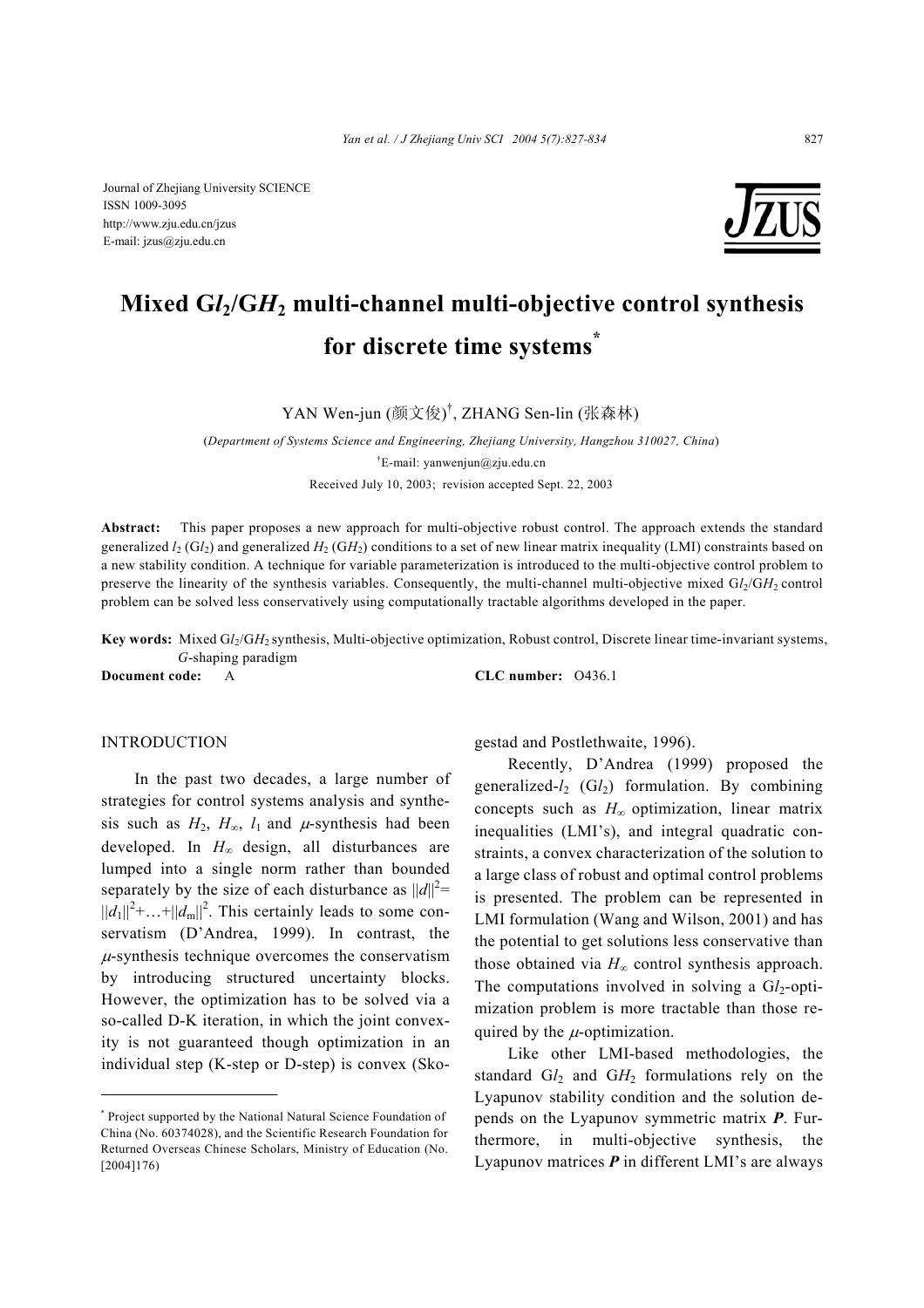assumed to be identical for the sake of solvability (Scherer *et al*., 1997; Masubuchi *et al*., 1998). Hence, it will inevitably introduce some new conservativeness to the whole optimal solution. To reduce such conservativeness, Geromel *et al*.(1998) proposed a new LMI condition with a non-symmetric matrix *G* to test the Lyapunov stability for precisely known systems and the quadratic stability for uncertain systems. Based on the new stability condition, many different control synthesis problems can be restated so that the resulting controller no longer depends on the symmetric matrix *P*. It implies that some important control problems can benefit from the extended analysis conditions and the extended controller parameterization (de Oliverira *et al*., 2002; Apkarian *et al*., 2002). Consequently, the main source of conservatism, caused by forcing symmetric  $P_i$  to be the same in different LMI's in the Lyapunov-shaping paradigm (Scherer *et al*., 1997), can be released by forcing several instrumental variables  $P_i$  to be the same in different LMI's. In this way, several Lyapunov matrices can be simultaneously undertaken in the G-shaping paradigm (de Oliverira *et al*., 1999a; 2002).

In this work, the *G-*shaping paradigm has been further extended to the mixed  $Gl_2/GH_2$  optimization problem with pole placement constraints.  $GH_2$  is a desirable way to keep the peak amplitude of the output below a certain level to avoid actuator saturation if the input is measured in energy (Scherer *et al*., 1997; Rotea, 1993). Meanwhile, suitable pole placement can effectively prevent the rapid system dynamics important for the digital controller implementation.

The paper is organized as follows: In Section 2, analysis conditions corresponding to  $Gl<sub>2</sub>$ ,  $GH<sub>2</sub>$  and pole placement constraints are developed based on the new Lyapunov stability condition. Section 3 proposes the synthesis conditions and introduces a new technique of variable parameterization for mixed  $Gl_2/GH_2$  with pole placement constraints. Some features of the new approach are explored. A brief summary of the proposed method is provided in Section 4.

#### ANALYSIS CONDITION

Consider a linear discrete time-invariant system *G* in the state space form

$$
\mathbf{x}(k+1) = \tilde{\mathbf{A}}\mathbf{x}(k) + \tilde{\mathbf{B}}\mathbf{w}(k)
$$
  
\n
$$
\mathbf{z}(k) = \tilde{\mathbf{C}}\mathbf{x}(k) + \tilde{\mathbf{D}}\mathbf{w}(k)
$$
 (1)

where the state vector  $x \in \mathbb{R}^{n_x}$ , the exogenous input  $w \in \mathbb{R}^{n_w}$ , the controlled output  $z \in \mathbb{R}^{n_z}$ , and the corresponding matrices have appropriate dimensions. Define the transfer function from the input *w* to the output *z* as:

$$
T_{zw}(\varsigma) = \left[\frac{\tilde{A}}{\tilde{C}} \middle| \frac{\tilde{B}}{\tilde{D}}\right]
$$
 (2)

In a standard controller synthesis procedure based on LMI's, the following lemma has been used for the asymptotical stability test.

**Lemma 1** (Boyd *et al*., 1994) The system *G* is robustly stable if and only if the fundamental Lyapunov inequality holds

$$
\begin{bmatrix} P & \tilde{A}'P \\ \begin{pmatrix} \cdot & P \end{pmatrix} > 0 \end{bmatrix}
$$

Recently, an extended stability condition has been proposed where an extra variable *G* was introduced. **Lemma 2** (de Oliverira *et al*., 1999a) The system *G* is robustly stable if and only if there exist a symmetric matrix *P* and a matrix *G* such that

$$
\begin{bmatrix} P & \tilde{A}'G' \\ (\cdot)' & G+G'-P \end{bmatrix} > 0
$$

The new condition provides a little advantage in the analysis of precisely known systems as well as more degrees of freedom to build parameter-dependent Lyapunov functions for discrete-time systems with convex polytypic uncertainties. It had also been shown that the new stability condition can provide advantage in synthesis of linear multiobjective controllers (Geromel *et al*., 1998; de Oliverira *et al.*, 1999a; 1999b). In addition to these advantages, this condition exhibits a kind of de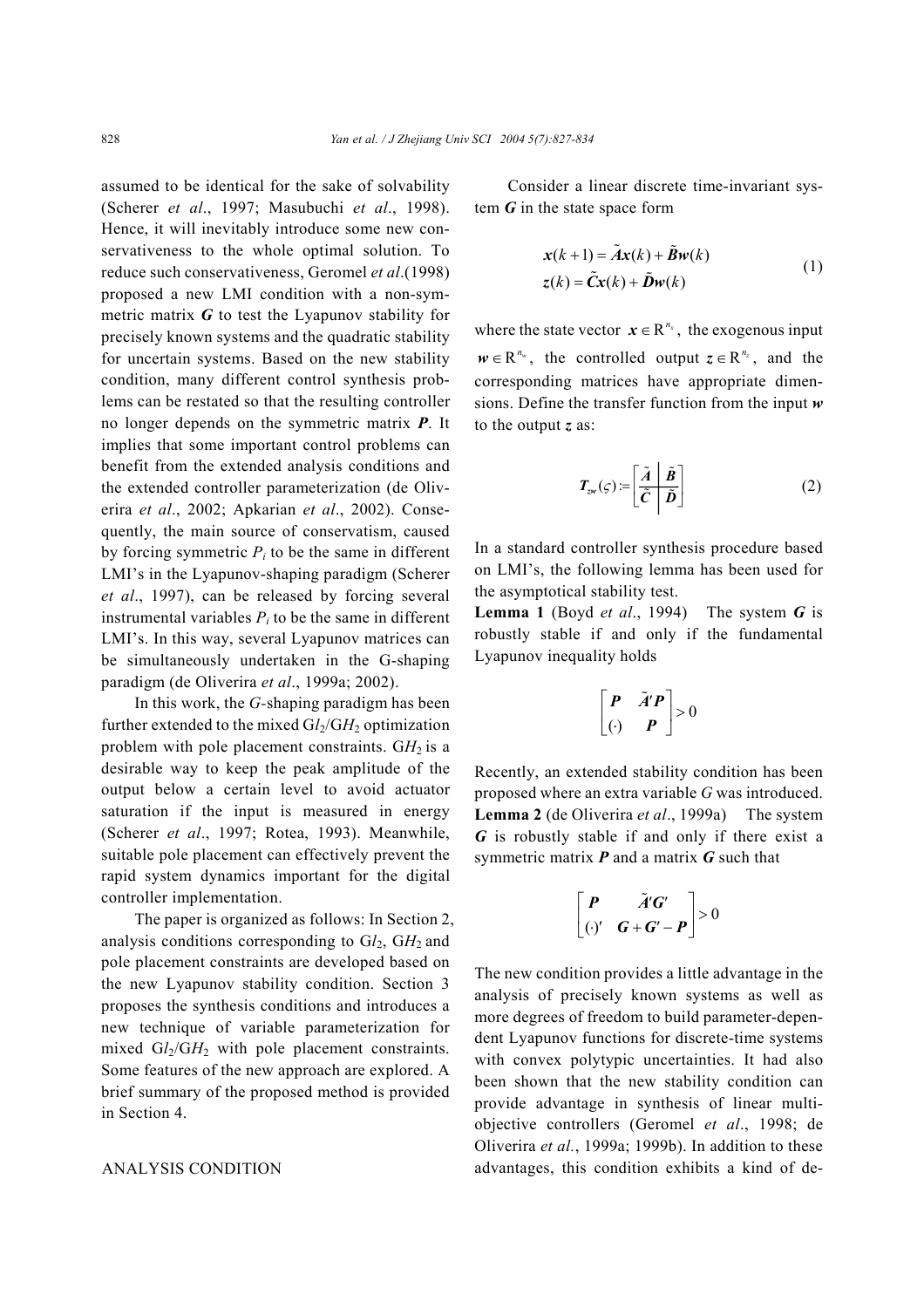coupling between the Lyapunov matrix and the system matrices. This feature can be used efficiently for controller synthesis problem.

**Remark 1** From Lemma 2,

 $\tilde{G} + \tilde{G}' - \tilde{P} > 0 \Longrightarrow \tilde{G} + \tilde{G}' > \tilde{P}$  $\Rightarrow \tilde{G}$  is nonsingular (3)

Also

$$
\tilde{P} > 0 \Rightarrow (\tilde{P} - \tilde{G})' \tilde{P}^{-1} (\tilde{P} - \tilde{G}) \ge 0
$$
  

$$
\Rightarrow \tilde{G}' \tilde{P}^{-1} \tilde{G} \ge \tilde{G} + \tilde{G}' - \tilde{P}
$$
(4)

## **G***l***2 Norm**

For  $Gl<sub>2</sub>$  control problem, the disturbance sets *W* and criterion sets *Z*, which are associated with the input from the uncertainty *∆* and the cost criterion respectively, will be introduced firstly. Their definitions and properties were described and explored by D'Andrea (1999) in detail. For the sake of simplicity, reconstruct these sets as

$$
W := \{w_k \in l_2 : ||w_k|| \le 1, k \in [1, m]\}
$$
  

$$
Z := \{z_l \in l_2 : ||z_l|| \le 1, l \in [1, n]\}
$$

Here  $w_k$  and  $z_l$  are the elements of w and z in system (1). The G*l*2 analysis theorem (D'Andrea, 1999) is restated for the above specific sets *W* and *Z* as follows.

**Theorem 1 (G***l***2 analysis condition)** Given a system *G* and sets *W* and *Z*, the following are equivalent.

(1) The following inequality is satisfied

$$
\left\|T_{zw}(\varsigma)\right\|_{\mathsf{G}_{I_2}} := \sup_{w \in W} \sup_{z \in Z} \left\langle z, T_{zw}(\varsigma)w\right\rangle < \alpha
$$

(2) There exist  $x_k, y_l \in \mathbb{R}^+, k \in [1, m], l \in [1, n],$ such that

$$
\left\|Y_{z}^{-1/2}T_{zw}X_{w}^{-1/2}\right\|_{\infty}<1
$$
\n
$$
X = xI \oplus xI \oplus \cdots \oplus xI > 0
$$
\n
$$
(5)
$$

$$
\sum_{i=1}^{m} x_i \leq \alpha \tag{6}
$$

$$
\boldsymbol{Y}_z := \boldsymbol{y}_1 \boldsymbol{I}_{z_1} \oplus \boldsymbol{y}_2 \boldsymbol{I}_{z_2} \oplus \cdots \oplus \boldsymbol{y}_n \boldsymbol{I}_{z_n} > 0,
$$

$$
\sum_{i=1}^{n} y_i \le \alpha \tag{7}
$$

where,  $\oplus$  stands for direct sum of matrices, i.e.

$$
A \oplus B := \begin{bmatrix} A & 0 \\ 0 & B \end{bmatrix}
$$

 $I_{w_k}$  and  $I_{z_i}$  are the identity matrices with the same

dimensions as  $w_k w_k'$  and  $z_i z_i'$  respectively.

To incorporate into the multi-objective synthesis framework, the above analysis condition of G $l_2$  needs to be restated in LMI form.

## **Lemma 3 (LMI-based analysis condition of G***l***2)**

Let the system *G* be a minimal discrete time state space representation, then  $||T_{\mathbf{z},w}||_{\mathbf{z}} \leq \alpha$  if, and only if, there exist  $X_w$  and  $Y_z$  satisfying Eqs.(6)–(7) and a positive symmetric matrix *P* such that

$$
\begin{bmatrix}\nP & \tilde{A}P & \tilde{B} & 0 \\
\vdots & P & 0 & P\tilde{C}' \\
\vdots & \vdots & \ddots & \tilde{D}' \\
\vdots & \vdots & \ddots & \tilde{D}'\n\end{bmatrix} > 0 \tag{8}
$$

In the light of the discrete version of Bounded Real Lemma, this lemma can be proven in a way analogous to the proof for continuous systems in (Wang and Wilson, 2001).

On the basis of Lemma 2, the LMI characterizations of  $Gl_2$ ,  $GH_2$  and pole placement conditions can be extended in the sequel.

**Theorem 2 (G** $l_2$ **)** Let the system G be a minimal discrete time realization, then  $||T_{\text{Zw}}||_{G} \leq \alpha$  holds if, and only if,  $X_w$  and  $Y_z$  satisfy Eqs.(6) and (7) and there exist a matrix *G* and a symmetric matrix *P* such that

$$
\begin{bmatrix}\nP & \tilde{A}G & \tilde{B} & 0 \\
(\cdot)' & G + G - P & 0 & G'\tilde{C}' \\
(\cdot)' & (\cdot)' & X_w & \tilde{D}' \\
(\cdot)' & (\cdot)' & (\cdot)' & Y_z\n\end{bmatrix} > 0 \tag{9}
$$

is feasible.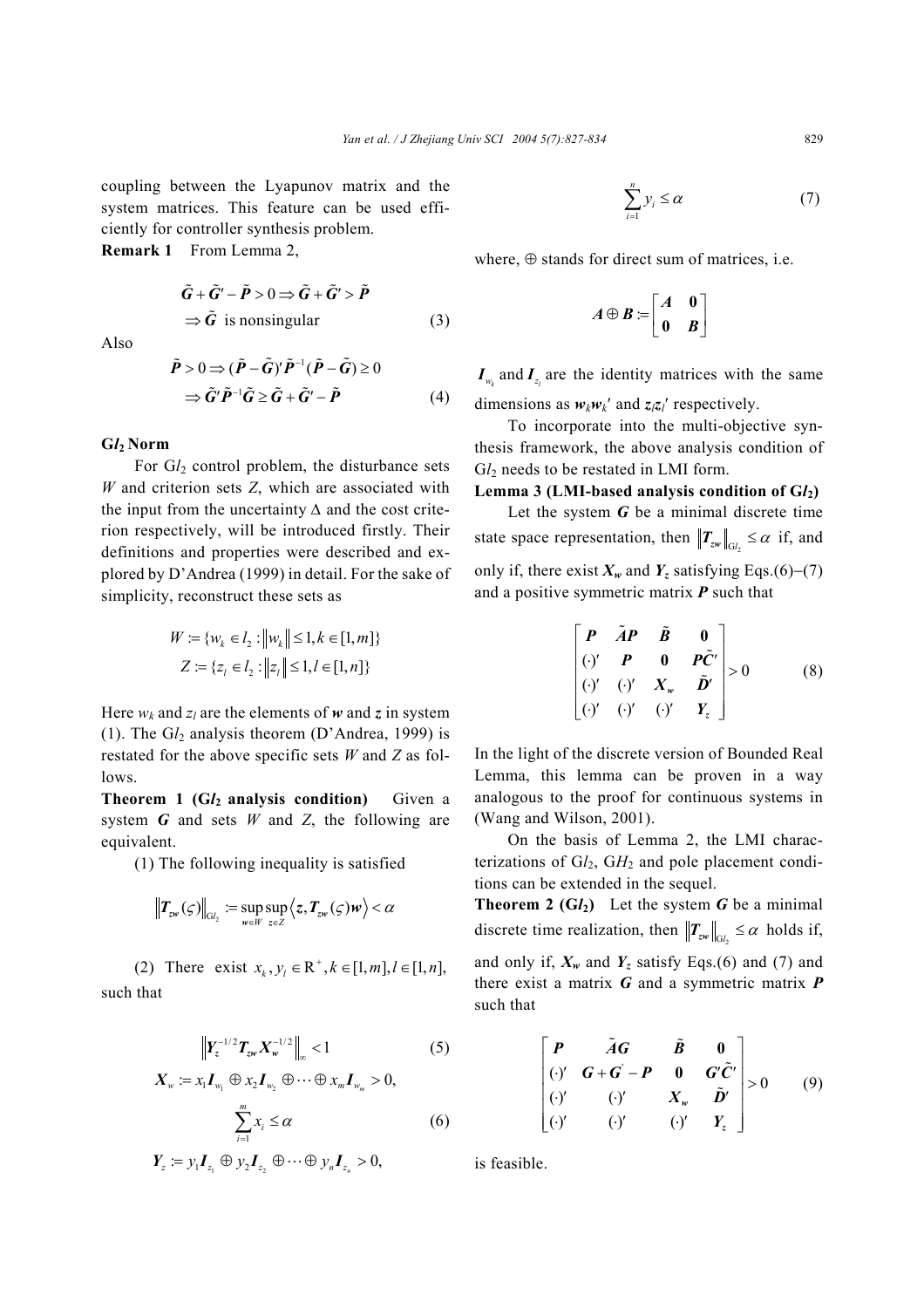**Proof** To prove the necessity, it suffices to choose  $G = G' = P$ . Then Eq.(9) is equivalent to Eq.(8).

For the sufficiency, assume that Eq.(9) is feasible. Application of lemma 3 to Eq.(9) leads to

$$
\begin{bmatrix} P & \tilde{A}G & \tilde{B} & 0 \\ (y) & G'P^{-1}G & 0 & G'\tilde{C}' \\ (y) & (y) & X_{w} & \tilde{D}' \\ (y) & (y) & (y) & Y_{z} \end{bmatrix} > 0
$$

Pre-multiply and post-multiply the above inequality with *T*′ and *T* respectively, with

$$
T := \text{diag}[I,G^{-1}P,I,I]
$$

Lemma 3 can be recovered. Hence, the proof is complete.

## **G***H***2 Norm**

Assume  $\tilde{A}$  is stable and  $\tilde{D}$  =0. The GH<sub>2</sub> norm of  $T_{\nu}(\zeta)$  is defined as follows.

$$
\left\|\boldsymbol{T}_{z\boldsymbol{w}}(\boldsymbol{\varsigma})\right\|_{GH_2} := \lambda_{\max}^{\frac{1}{2}} \left[\frac{1}{2\pi} \int_{-\pi}^{+\pi} \boldsymbol{T}_{z\boldsymbol{w}}(j\boldsymbol{w}) \boldsymbol{T}_{z\boldsymbol{w}}^*(j\boldsymbol{w}) d\boldsymbol{w}\right]
$$

where  $\lambda_{\text{max}}$  represents the maximum eigenvalue of a matrix.

The LMI form of the norm in Scherer *et al*. (1997) can also be extended using the new stability condition.

**Theorem 3 (GH<sub>2</sub>)** The inequality  $||T_{\text{zw}}(\varsigma)||_{GH_2}^2 < \beta$ 

holds if, and only if, there exist a matrix *G* and a symmetric matrix *P* such that

$$
\begin{bmatrix} \beta I & \tilde{C}G \\ \left(\cdot\right)' & G + G' - P \end{bmatrix} > 0
$$
\n
$$
\begin{bmatrix} P & \tilde{A}G & \tilde{B} \\ \left(\cdot\right)' & G + G' - P & 0 \\ \left(\cdot\right)' & \left(\cdot\right)' & I \end{bmatrix} > 0
$$

are feasible.

The proof of this theorem is similar to the procedure for *H*2 given by de Oliverira *et al*.(2002).

Therefore, it is omitted here.

## **Pole placement constraints**

LMI conditions for pole placement in continuous systems were presented in (Chilali and Gahinet, 1996). A uniform condition for continuous and discrete time system can be found in (Masubuchi *et al*., 1998). For a discrete time system, a simple but useful pole placement subregion, i.e. disc region, can be represented as:

$$
\mathbf{C}_D(z_0,\rho) = \{ \lambda \in \mathbf{C}, |\lambda + z_0| < \rho \} \tag{10}
$$

According to Yedavalli (1993), *G* has all its poles in  $C_D$  if and only if the following LMI

$$
\begin{bmatrix} \rho \tilde{P} & \tilde{A}' \tilde{P} + z_0 \tilde{P} \\ (\cdot)' & \rho \tilde{P} \end{bmatrix} > 0 \tag{11}
$$

has a positive definite solution *P*. This result can be extended as follows.

**Theorem 4 (Root-Clustering Condition)** Assuming  $\lambda_i \in \mathcal{C}_D$  to be the poles of system (1), it is equivalent to

$$
\begin{bmatrix} \rho \tilde{P} & \tilde{A}\tilde{G} + z_0 \tilde{G} \\ (\cdot)^{\prime} & \rho(\tilde{G} + \tilde{G}' - \tilde{P}) \end{bmatrix} > 0 \quad (12)
$$

for some  $\tilde{P}$  and  $\tilde{G}$ .

**Proof (Necessity)** Choose *G*=*G'*=*P* in order to recover Eq.(11).

**(Sufficiency)** Assume that Eq.(12) is feasible. Let  $T = \text{diag}[ I, \tilde{P}(\tilde{G}^{\prime})^{-1}]$ . Due to Eqs.(3) and (4), the following is yielded

$$
\begin{bmatrix}\n\rho \tilde{P} & \tilde{A}\tilde{P} + z_0 \tilde{P} \\
(\cdot)^{\prime} & \rho \tilde{P}\n\end{bmatrix} = T \begin{bmatrix}\n\rho \tilde{P} & \tilde{A}\tilde{G} + z_0 \tilde{G} \\
(\cdot)^{\prime} & \rho(\tilde{G}'\tilde{P}^{-1}\tilde{G})\n\end{bmatrix} T'
$$
\n
$$
\geq T \begin{bmatrix}\n\rho \tilde{P} & \tilde{A}\tilde{G} + z_0 \tilde{G} \\
(\cdot)^{\prime} & \rho(\tilde{G} + \tilde{G}' - \tilde{P})\n\end{bmatrix} T' > 0
$$

Together with the fact that  $\tilde{A}$  and  $\tilde{A}'$  have the same eigenvalues, the proof is complete.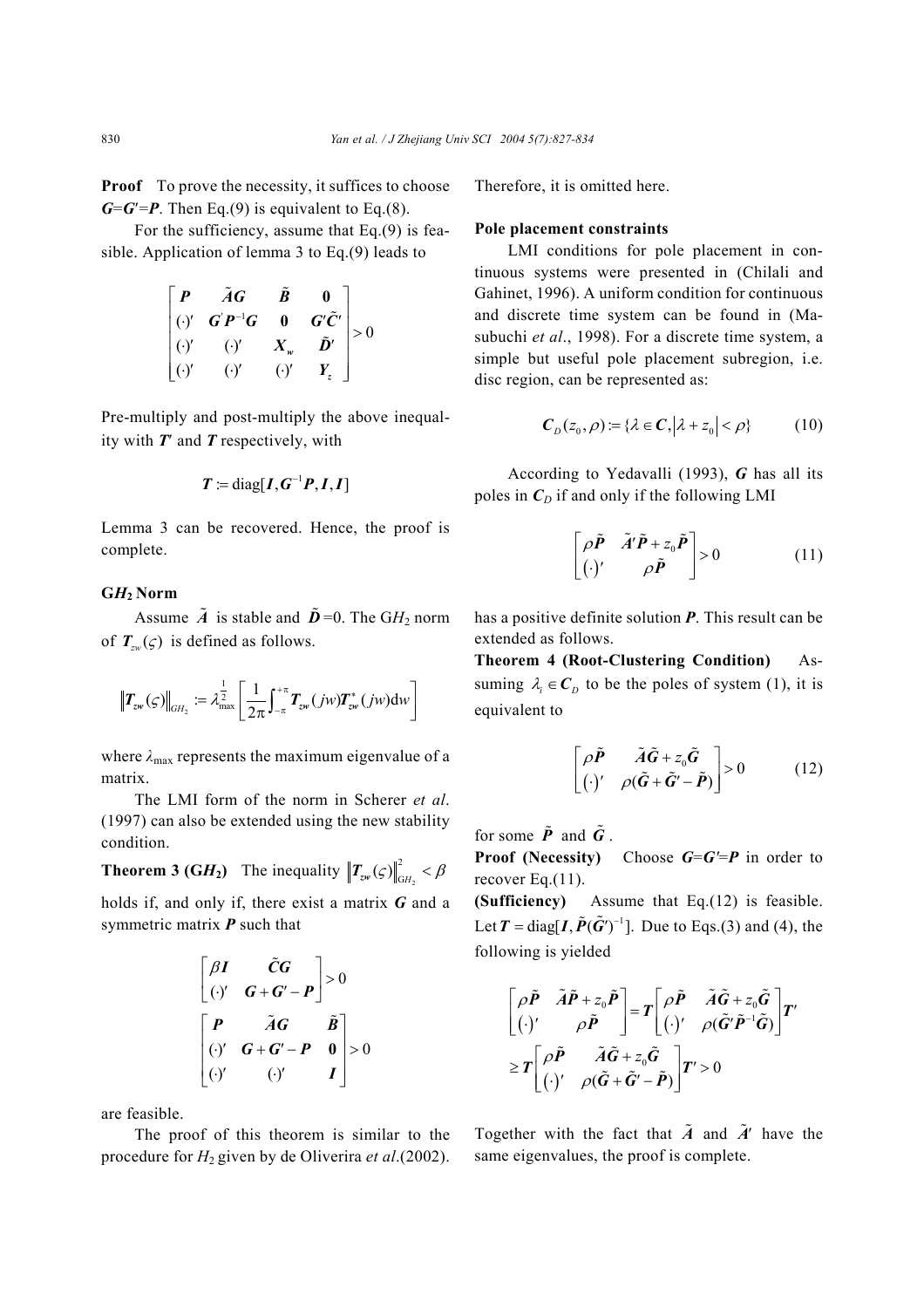# PARAMETERIZATION AND SYNTHESIS PRO-**CEDURE**

## **Parameterization for Output feedback**

For the synthesis purpose, consider the following discrete time system

$$
\mathbf{x}(k+1) = A\mathbf{x}(k) + B_w \mathbf{w}(k) + B_u \mathbf{u}(k)
$$
  
\n
$$
\mathbf{z}(k) = C_z \mathbf{x}(k) + D_{zw} \mathbf{w}(k) + D_{zu} \mathbf{u}(k)
$$
 (13)  
\n
$$
\mathbf{y}(k) = C_y \mathbf{x}(k) + D_{yw} \mathbf{w}(k)
$$

where,  $\mathbf{x}(k) \in \mathbb{R}^{n_x}$ ,  $\mathbf{w}(k) \in \mathbb{R}^{n_w}$ ,  $\mathbf{u}(k) \in \mathbb{R}^{n_u}$ ,  $\mathbf{z}(k) \in \mathbb{R}^{n_z}$ 

and  $y(k) \in \mathbb{R}^{n_y}$  are discrete state, exogenous input, control input, controlled output and measurement output respectively.

Define the output feedback controller  $K(\zeta)$  in the following state-space form:

$$
\mathbf{x}_c(k+1) = A_c \mathbf{x}(k) + \mathbf{B}_c \mathbf{y}(k)
$$
  

$$
\mathbf{u}(k) = \mathbf{C}_c \mathbf{x}(k) + \mathbf{D}_c \mathbf{y}(k)
$$
 (14)

Then the closed-loop transfer function  $T_{zw}(\varsigma)$  represented in Eq.(2) has the system matrices as follows:

$$
\tilde{A} := \begin{bmatrix} A + B_u D_c C_y & B_u C_c \\ B_c C_y & A_c \end{bmatrix} \quad \tilde{B} := \begin{bmatrix} B_w + B_u D_c D_{yw} \\ B_c D_{yw} \end{bmatrix}
$$

$$
\tilde{C} := \begin{bmatrix} C + D_{zu} D_c C_y & D_{zu} C_c \end{bmatrix} \quad \tilde{D} := \begin{bmatrix} D_{zw} + D_{zu} D_c D_{yw} \end{bmatrix}
$$
(15)

Obviously, directly taking the above matrices into the analysis conditions would lead to bilinear matrix inequalities (BMI's) rather than LMI's. Therefore it is necessary to find a suitable parameterization to preserve the linearity of the synthesis variables. Define a nonsingular matrix *G* and its inverse as

$$
\tilde{G} := \begin{bmatrix} X & * \\ U & * \end{bmatrix}, \tilde{G}' := \begin{bmatrix} Y' & * \\ V' & * \end{bmatrix} \tag{16}
$$

The symbol **\*** denotes blocks in these matrices with no importance in the sequel. Furthermore, a new transforming matrix is introduced

$$
\tilde{T} := \begin{bmatrix} I & Y' \\ 0 & V' \end{bmatrix}, \tilde{T}' := \begin{bmatrix} I & 0 \\ T & V \end{bmatrix}
$$
 (17)

then it is readily verified that

$$
\tilde{T}'\tilde{A}\tilde{G}\tilde{T} = \begin{bmatrix} AX + B_uL & A + B_uRC_y \\ Q & YA + FC_y \end{bmatrix}
$$
\n
$$
\tilde{T}'\tilde{B} = \begin{bmatrix} B_w + B_uRD_{yw} \\ YB_w + FD_{yw} \end{bmatrix}
$$
\n
$$
\tilde{C}\tilde{G}\tilde{T} = \begin{bmatrix} C_xX + D_{uu}L & C_z + D_{uu}RC_y \end{bmatrix}
$$
\n
$$
\tilde{T}'\tilde{G}\tilde{T} = \begin{bmatrix} X & I \\ S & Y \end{bmatrix} \tilde{T}'\tilde{G}'\tilde{T} = \begin{bmatrix} X' & S' \\ I & Y' \end{bmatrix}
$$
\n(18)

where

$$
Q = Y(A + BuDcCy)X + VBcCyX + YBuCcU + VAcU
$$
  
\n
$$
F = YBuDc + VBc; L = DcCyX + CcU;
$$
  
\n
$$
R = Dc; S = YX + VU
$$
 (19)

The same transformation is applied to the Lyapunov matrix to get

$$
\begin{bmatrix} \boldsymbol{P} & \boldsymbol{J} \\ (\cdot)^{\prime} & \boldsymbol{H} \end{bmatrix} = \tilde{\boldsymbol{T}}^{\prime} \tilde{\boldsymbol{P}} \tilde{\boldsymbol{T}} \qquad (20)
$$

where  $\tilde{P}$  denotes the Lyapunov matrix  $P$  in analysis condition in Section 2.

$$
\begin{bmatrix}\nP & J & AX + B_u L & A + B_u R C_y & B_w + B_u R D_{yw} & 0 \\
(\cdot)' & H & Q & YA + F C_y & Y B_w + F D_{yw} & 0 \\
(\cdot)' & (\cdot)' & X + X' - P & I + S' - J & 0 & X' C_z + L' D'_w \\
(\cdot)' & (\cdot)' & (\cdot)' & Y + Y' - H & 0 & C_z + C_y R' D'_w \\
(\cdot)' & (\cdot)' & (\cdot)' & (\cdot)' & \cdot)' & X_w & D'_{zw} + D'_{yw} R' D'_w \\
(\cdot)' & (\cdot)' & (\cdot)' & (\cdot)' & (\cdot)' & \cdot)' & X_w & D'_w + D'_y w R' D'_w\n\end{bmatrix} > 0
$$
\n
$$
(21)
$$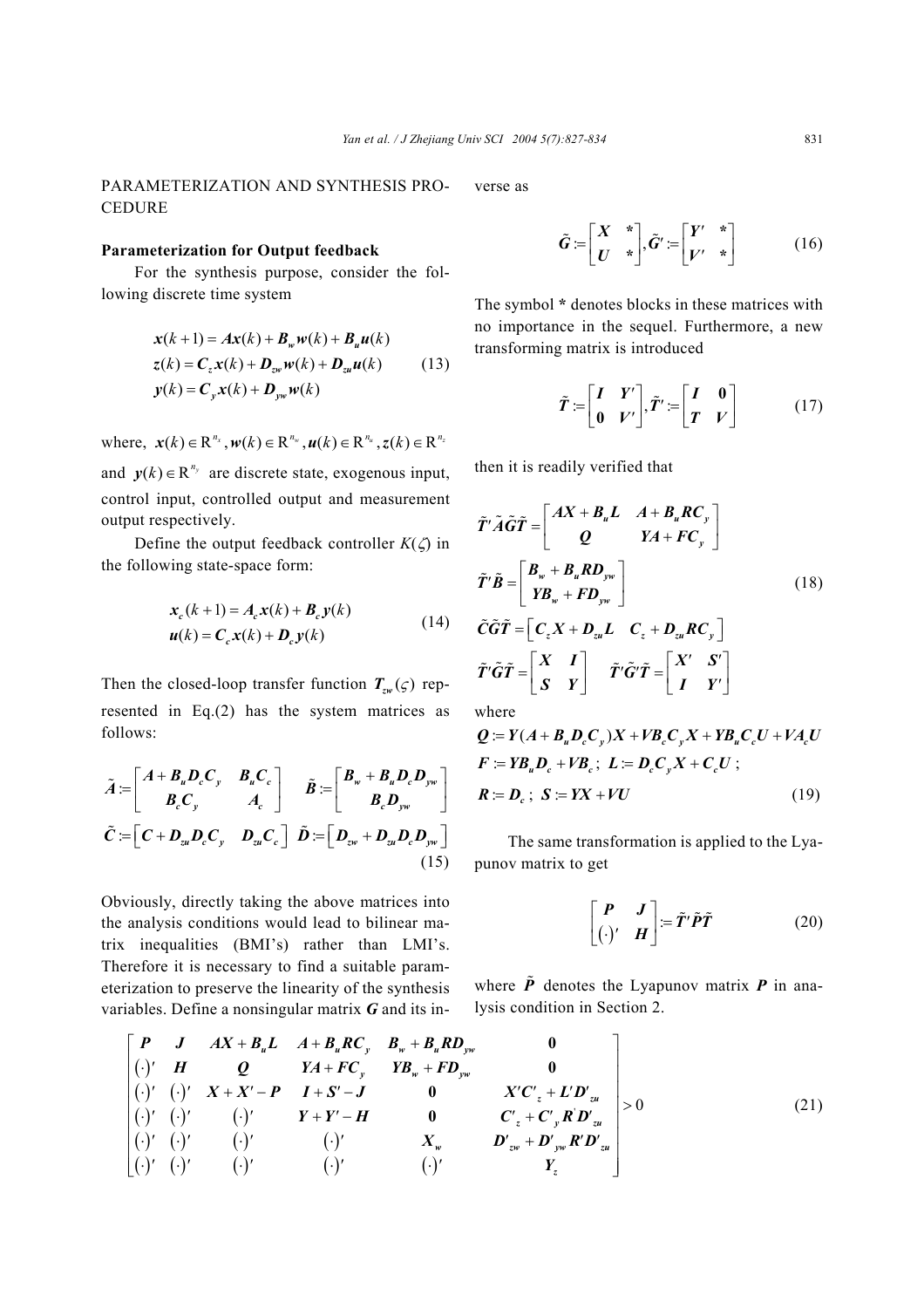Then, the following central results for control synthesis can be obtained.

**Theorem 5 (G***l***2 Output Feedback)** All controllers in the form Eq.(14), such that the inequality  $T_{\text{ZW}}\|_{\text{C}l} \leq \alpha$  holds, are parameterized in Eq.(21)

(shown at the top of this page), where the matrices *X*, *L*, *Y*, *F*, *Q*, *R*, *S*, *J* and the symmetric matrices *P*, *H* and *W* are the synthesis variables.

**Theorem 6 (G***H***2 Output Feedback)** All controllers in the form Eq. $(14)$  such that the inequality holds are parameterized by the LMI

$$
\begin{bmatrix}\n\beta I & C_z X + D_{zu} L & C_z + D_{zu} R C_y \\
(\cdot)^{\prime} & X + X^{\prime} - P & I + S^{\prime} - J \\
(\cdot)^{\prime} & (\cdot)^{\prime} & Y + Y^{\prime} - H\n\end{bmatrix} > 0
$$
\n
$$
\begin{bmatrix}\nP & J & AX + B_u L & A + B_u R C_y & B_w + B_u R D_{yw} \\
(\cdot)^{\prime} & H & Q & YA + FC_y & Y B_w + FD_{yw} \\
(\cdot)^{\prime} & (\cdot)^{\prime} & X + X^{\prime} - P & I + S^{\prime} - J & 0 \\
(\cdot)^{\prime} & (\cdot)^{\prime} & (\cdot)^{\prime} & Y + Y^{\prime} - H & 0 \\
(\cdot)^{\prime} & (\cdot)^{\prime} & (\cdot)^{\prime} & (\cdot)^{\prime} & I\n\end{bmatrix} > 0
$$
\n
$$
D_{zw} + D_{zu} R D_{yw} = 0
$$

**Theorem 7 (Pole Placement)** All controllers in the form Eq.(14) such that poles of the closed-loop system satisfying Eq.(10) are parameterized by the following LMI

$$
\begin{bmatrix}\n\rho P & \rho J & (A+z_0 I)X + B_u L & A+B_u R C_y + z_0 I \\
(\cdot)' & \rho H & Q+z_0 S & Y(A+z_0 I) + F C_y \\
(\cdot)' & (\cdot)' & \rho X + \rho X' - \rho P & \rho I + \rho S' - \rho J \\
(\cdot)' & (\cdot)' & (\cdot)' & \rho Y + \rho Y' - \rho H\n\end{bmatrix} > 0
$$

These three theorems can be obtained by substituting for closed-loop matrices Eq.(15) and appropriately applying congruence transformations based on the transformation matrix  $\tilde{T}$  to the extended analysis conditions contributed in Section 2. See (Yan and Cao, 2002a) for details of the proof.

It is necessary to emphasize that although the recipe to obtain the inequalities given in Theorems 5, 6 and 7 follows from Scherer *et al*.(1997) and Masubuchi *et al*.(1998), the constructive issues addressed above do not appear in those papers.

**Remark 2** The matrix  $\tilde{T}$  is very similar to the

transformation matrix used in (Scherer *et al*., 1997, Masubuchi *et al*., 1998) differences are: (1) *Y* is no longer symmetric, but it keeps its linearity even though the basic matrix  $\tilde{G}$  is no longer restricted to be symmetric. (2) Most importantly, the following identity

$$
\tilde{T}'(\tilde{G}' + \tilde{G}')\tilde{T} = \begin{bmatrix} X + X' & I + S' \\ (\cdot)' & Y + Y' \end{bmatrix}
$$

involves the calculation of matrix *S* whilst it does not appear in the standard formulations.

**Remark 3** Given matrices *X*, *L*, *Y*, *F*, *Q*, *R*, *S*, *J* from the above theorems, a feasible controller is available by choosing *V* and *U* nonsingular such that *VU*=*S*−*YX* and calculating the following matrices  $D_c$ ,  $C_c$ ,  $B_c$ ,  $A_c$  in that order in Eq.(19).

**Remark 4** One interesting feature of this new framework is that the feasible controller Eq.(14) does not depend on any of the Lyapunov matrices *P*, *J* or *H*. It can reduce the conservatism involved in standard multi-objective optimization problems and allows more flexible and accurate specifications to restrict closed-loop behavior. Particularly, if  $P=X=X'$ ,  $J=S=I$ ,  $H=Y=Y'$ , it obviously encompasses the results of G*l*2 and G*H*2 obtained in (D'Andrea, 1999; Scherer *et al*., 1997). Moreover, if the matrices  $X_w$  and  $Y_z$  in Eq.(21) are both set to  $\alpha$ *I*, then the extended  $GI_2$  synthesis theorem is reduced to the extended *H*∞ theorem in de Oliverira *et al*.(2002; 1999b). Therefore, the new framework is indeed an extension of the standard optimization framework.

#### **Multi-objective controller synthesis**

The multi-objective optimization problem based on the synthesis results will be discussed here. The goal is to compute a dynamical output feedback controller Eq.(14) that meets various constraints on the closed-loop behavior. Typically, these specifications are defined for particular channels or channel combinations. More precisely, by defining the associated pairs of signals as:

$$
w_j := \mathbf{R}_j w \qquad z_j := L_j z
$$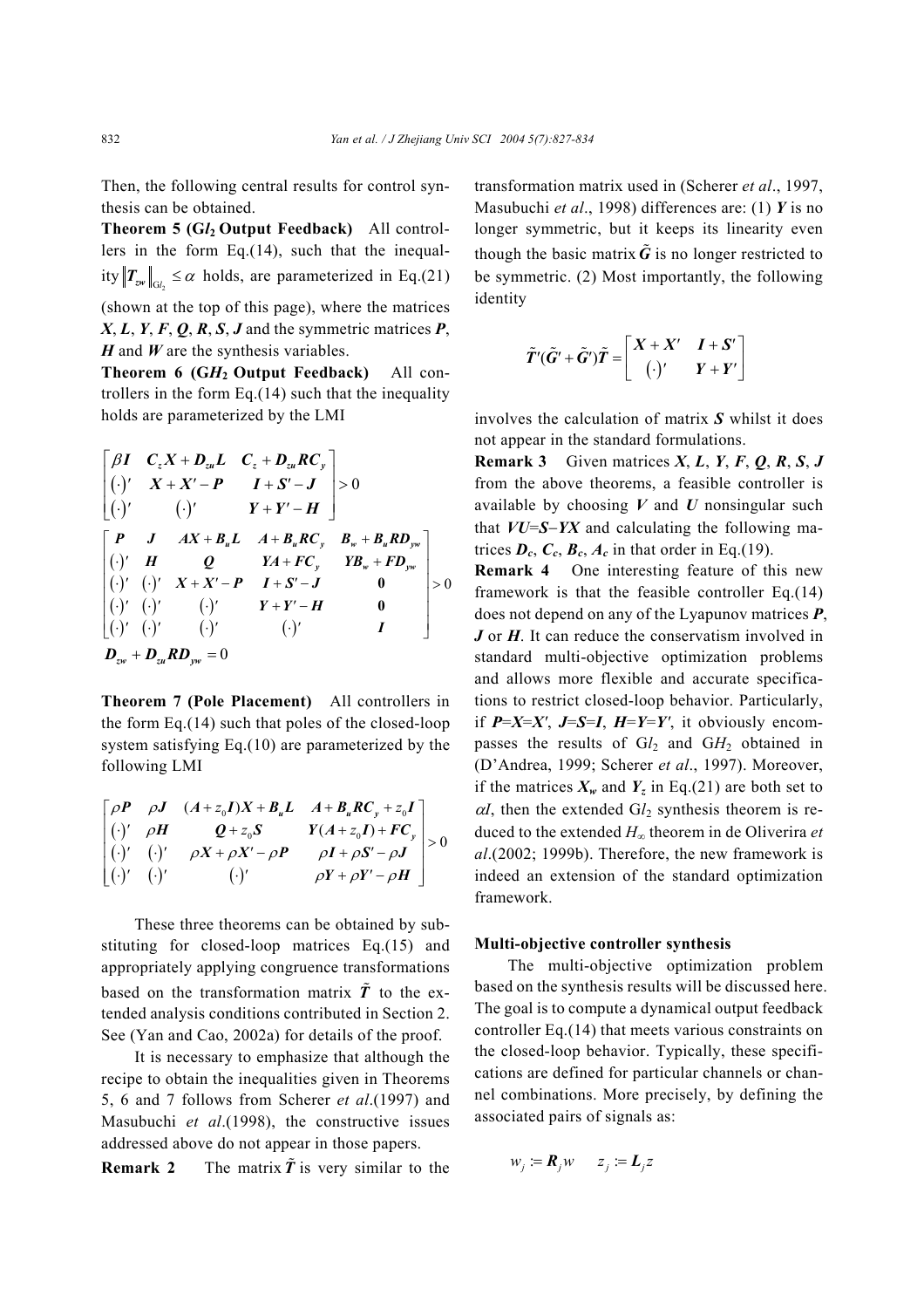where the matrices  $L_j$ ,  $R_j$  select the appropriate input/output channels or channel combinations, each specification or objective is formulated relative to some closed transfer functions of the form

$$
T_{z_jw_j}(\varsigma)=L_jT_{zw}(\varsigma)R_j
$$

The closed-loop subsystems  $T_{z_i w_i}$  for different channels are given by:

$$
T_{z_j w_j} := \left[ \frac{\tilde{A} \mid \tilde{B}_j}{\tilde{C}_j \mid \tilde{D}_j} \right]
$$
\n
$$
= \left[ \frac{A + B_u D_c C_y}{B_c C_y} \frac{B_u C_c}{A_c} \mid \frac{B_j + B_u D_c F_j}{B_c F_j} \right]
$$
\n
$$
= \left[ \frac{B_c C_y}{C_j + E_j D_c C_y} \frac{A_c}{E_j C_c} \mid \frac{B_j + E_j D_c F_j}{D_j + E_j D_c F_j} \right]
$$
\n(22)

with the dynamical matrices of relevant subsystems  $B_j := B_w R_j$ ,  $C_j := L_j C_z$ ,  $D_j := L_j D_{zw} R_j$ ,  $E_j := L_j D_{zu}$ ,  $F_j :=$  $D_{vw}R_i$ . The performance and robustness can be ensured by constraining the  $GH_2$  and  $Gl_2$  norms of transfer functions from exogenous input  $w_i$  to regulated output *zj*.

In this synthesis problem, variables to be tackled are of two types: the controller parameters and some auxiliary variables such as  $G_i$  and  $P_j$ . Because there exist different  $G_i$  in different LMI, directly applying the results of Theorems 5, 6 and 7 to each closed-loop system will lead to different controllers. Therefore, to force controllers of different channels to be identical, extra constraints are imposed:

$$
\boldsymbol{G}_j := \boldsymbol{G}, j \in \{1, 2, \cdots, n\}
$$

This constraint also restricts the order of the controller. Meanwhile, it guarantees that the joint problem is an LMI optimization readily to be solved efficiently by a convex optimization program. This method is denoted the G-shaping paradigm by de Oliverira (1999b; 2002) analogous to the Lyapunov-shaping paradigm used for the standard synthesis problems in (Scherer *et al*., 1997). Comparing with the standard multi-objective control synthesis problems presented in (Scherer *et al*., 1997; Masubuchi *et al*., 1998), some conservativeness is still present in the new approach due to the extra constraints (23). However, it has been reduced because there is no symmetric restriction on  $G_i$ , and  $P_i$ ,  $H_j$  or  $J_j$  could be different in various LMI constraints. Additionally, these extra Lyapunov matrices provide more degrees of freedom in search of a controller in the new framework.

Specifically, a two-channel mixed  $Gl<sub>2</sub>/GH<sub>2</sub>$ problem is considered as follows.

**Proposition 1 (Mixed G***l***2/G***H***2 Synthesis)** The two-channel multi-objective synthesis problem is to minimize

$$
k_1 \left\| \mathbf{T}_{z_1 w_1}(\varsigma) \right\|_{\mathrm{G}_{z_2}}^2 + k_2 \left\| \mathbf{T}_{z_2 w_2}(\varsigma) \right\|_{\mathrm{G}_{z_2}}^2
$$

subject to

$$
\left\|T_{z_1w_1}(\varsigma)\right\|_{\mathsf{G}l_2} < \alpha, \left\|T_{z_2w_2}(\varsigma)\right\|_{\mathsf{G}H_2} < \beta
$$

and the closed loop poles located inside the sub-region  $C_D$ 

In this proposition,  $Gl<sub>2</sub>$  plays the same stabilizing role as  $H_{\infty}$  in a mixed  $H_{\infty}/H_2$  problem. This synthesis framework achieves the optimal performance of channel  $T_{z,w_2}(\zeta)$  while guaranteeing a certain level of robust stability and the system transient behavior. Selecting appropriate coefficients  $k_1$  and  $k_2$ , one can compromise the performance of two channels. Given some  $\beta$ , if the performance level  $\alpha$  is predefined, then the optimization problem is to find the feasible solution under constraints stated in Theorems 5 to 7. Otherwise, by absorbing  $\alpha$  into Eqs.(6) and (7) and denoting it another decision variable, the problem then becomes a minimization problem with constraints. Programs for this new multi-channel multi-objective synthesis framework have been developed in MATLAB using LMI Toolbox (Gahinet *et al*., 1995). Both the 'pure'  $Gl_2$  and the mixed  $Gl_2/GH_2$ problems have been successfully applied to the controller synthesis for an evaporator process (Yan and Cao, 2002a; 2002b).

**Remark 5** Comparing to the standard multi-obje-